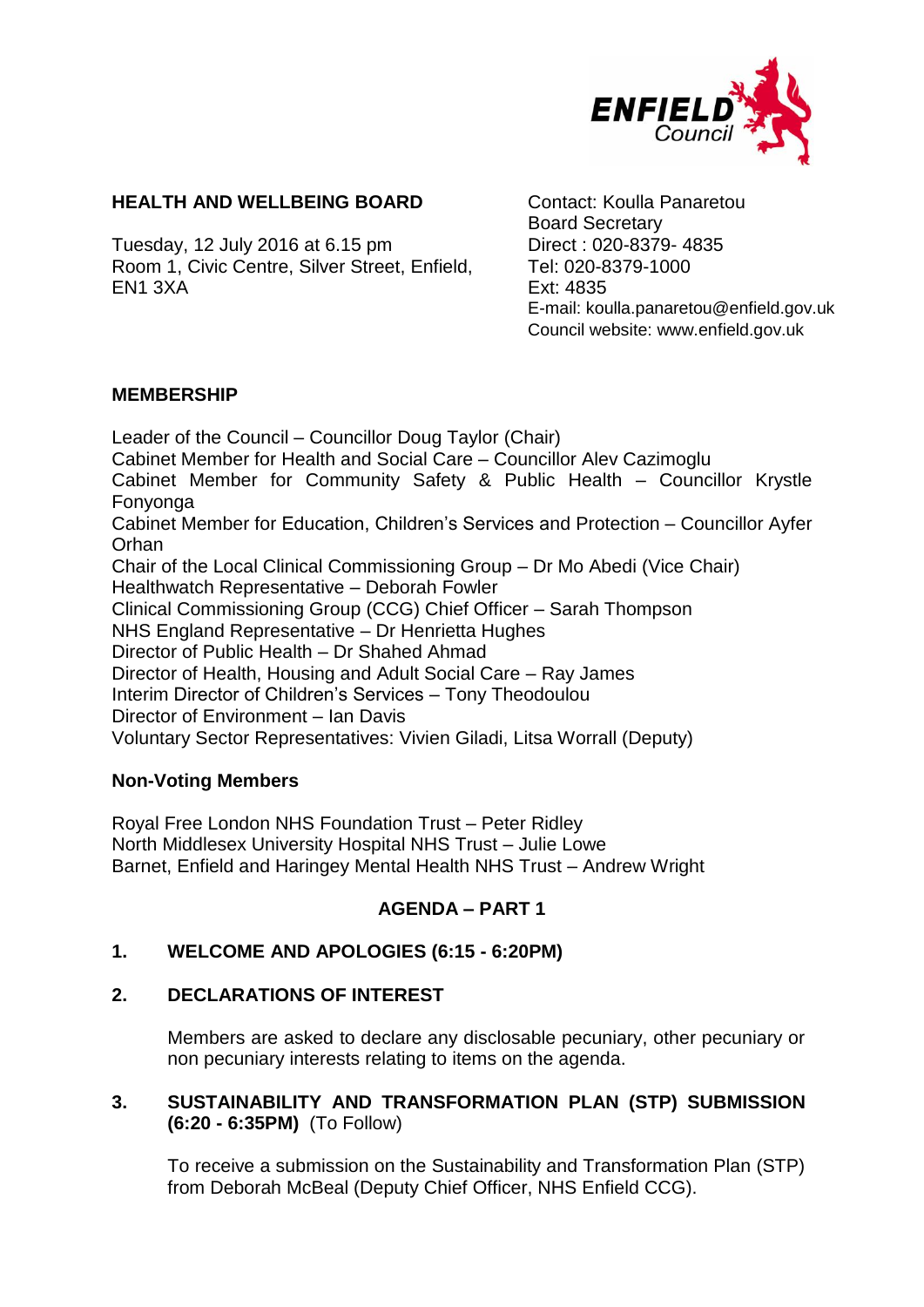**4. CO-COMMISSIONING OF PRIMARY CARE SERVICES (6:35 - 6:50PM)**  (Pages 1 - 26)

To receive a report on the Co-Commissioning of Primary Care Services.

**5. CHILD HEALTH (6:50 - 7:05PM)** (Pages 27 - 48)

To receive a briefing on Child Health by Allison Duggal (Consultant in Public Health).

## **6. ENFIELD HEALTH & WELLBEING BOARD SUB BOARDS & PARTNER UPDATES (7:05 - 8:00PM)** (Pages 49 - 158)

To receive an update on the following:

- 1. Health & Wellbeing Board Sub Boards, namely Joint Commissioning Board (Pages 49 – 78) and Health Improvement Partnership Board (Pages 79 – 84).
- 2. Better Care Fund 2016/17 Plan (Pages 85 158).
- 3. Specific local service developments by providers:
	- a) Richard Gourlay, Director of Strategic Development to provide an update on North Middlesex Hospital service developments.
	- b) Barnet, Enfield & Haringey NHS Mental Health Trust to provide an update on progress following a recent CQC visit.

# **7. ITEMS FOR INFORMATION (8:00 - 810PM)** (Pages 159 - 230)

To receive the following items for information:

1. Annual Public Health report (attached for information and can also be viewed on the following link):-

[https://new.enfield.gov.uk/services/health/public-health/health](https://new.enfield.gov.uk/services/health/public-health/health-publications/annual-public-health-report/public-health-information-enfield-annual-public-health-report-2015_infant-mortality-in-enfield.pdf)[publications/annual-public-health-report/public-health-information-enfield](https://new.enfield.gov.uk/services/health/public-health/health-publications/annual-public-health-report/public-health-information-enfield-annual-public-health-report-2015_infant-mortality-in-enfield.pdf)[annual-public-health-report-2015\\_infant-mortality-in-enfield.pdf](https://new.enfield.gov.uk/services/health/public-health/health-publications/annual-public-health-report/public-health-information-enfield-annual-public-health-report-2015_infant-mortality-in-enfield.pdf)

# **8. MINUTES OF THE LAST MEETING (8:10- 8:15PM)** (Pages 231 - 242)

To receive and agree the minutes of the meeting held on 24<sup>th</sup> April 2016.

# **9. DATE OF NEXT MEETING**

Dates for future Health & Wellbeing Board meetings are as follows:

Wednesday  $5^{th}$  October 2016 – Room 1 – 6:15pm Thursday  $8^{th}$  December 2016 – Conference Room – 6:15pm Thursday  $9^{th}$  February 2017 – Conference Room – 6:15pm Wednesday  $19<sup>th</sup>$  April 2017 – Conference Room – 6:15pm